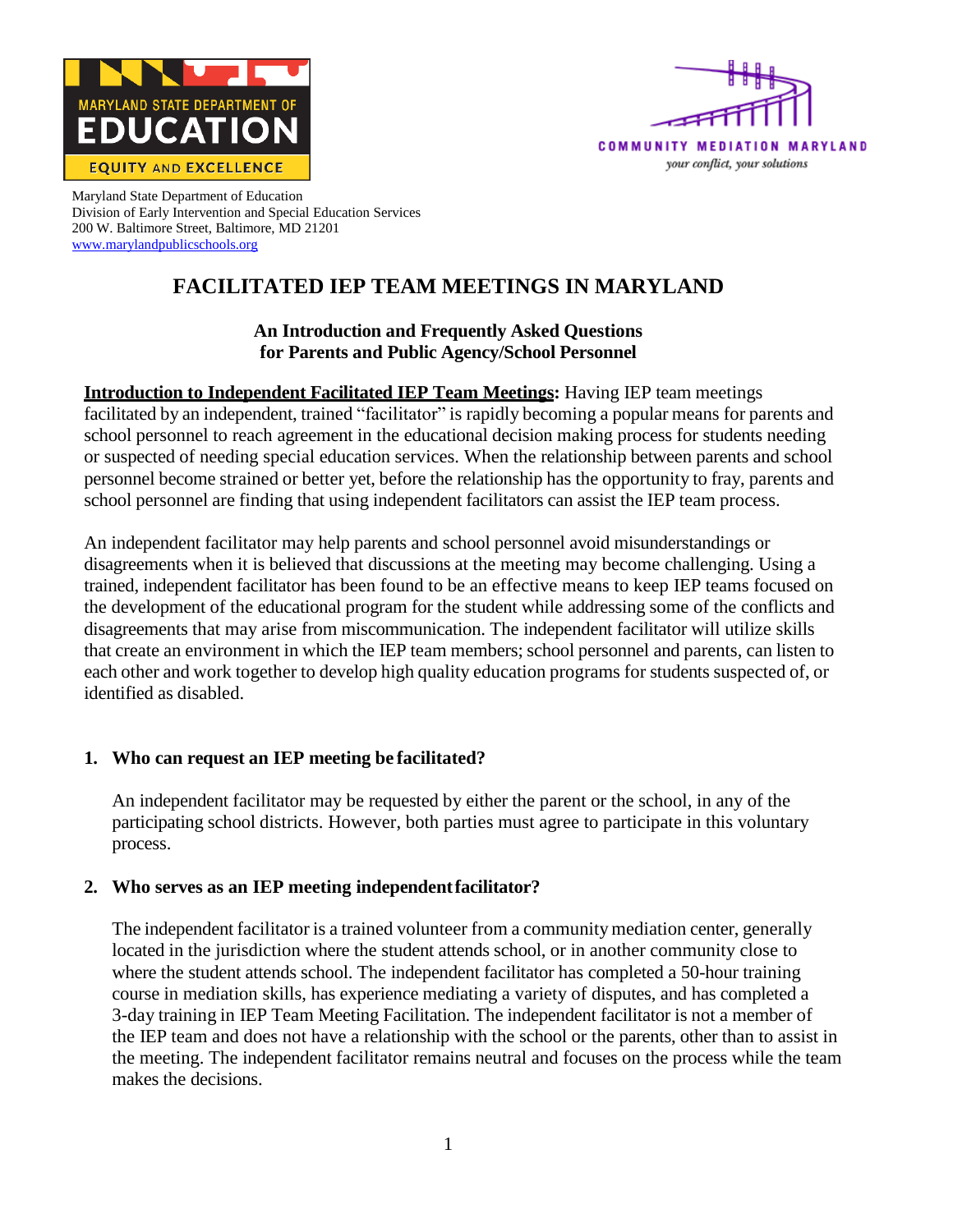#### **3. How does independent facilitation differ from mediation under the Individuals with Disabilities Education Act (IDEA)?**

Independent IEP facilitation should not be confused with mediation. The independent facilitation occurs at a regular IEP team meeting, which is generally run by the school system. There is no written agreement other than an IEP, which may be developed or revised.

While independently facilitated IEP team meetings are emerging as a means to avoid conflicts and/or to resolve conflicts prior to requesting mediation or filing a due process complaint, it is not required under the IDEA. States or local school systems are not required to offer theservice.

Mediation is typically used when there is a significant disagreement that the parties are otherwise unable to resolve. Mediation may be used to deal with a broader range of issues in special education than in an IEP meeting. A trained impartial mediator brings the parties together to work with each other to resolve a variety of disagreements, often including those not directly related to the student's IEP.

#### **4. What does the independent facilitator do at themeeting?**

The independent facilitator can be expected to:

- Talk to parents and school staff in advance of the meeting
- Assist the team with establishing an agenda
- Guide the discussion and keep the focus on the student
- Make sure everyone has a chance to speak and be heard
- Help resolve disagreements
- Use communication skills to help parents and school personnel to work together to make decisions about the program
- Help team members develop and ask clarifying questions about issues that may have occurred in the past
- Help keep the team on task and focused on the agenda topics
- Remain impartial, and not take sides, place blame, impose a decision on the group, nor offer an opinion on the appropriateness of adecision

## **5. What are the benefits of an independent facilitated IEP teammeeting?**

Parents and school personnel who have used independent facilitation at IEP team meetings report the following benefits:

- Focus remains on the student
- Parties are encouraged to fully participate
- Positive working relationships between parents and school staff are strengthened
- Opportunities are created for creative, win-win, solutions
- Facilitation services are free to the parties and non-confrontational
- Effective communication and listening skills are modeled
- Points of agreement and disagreement are clarified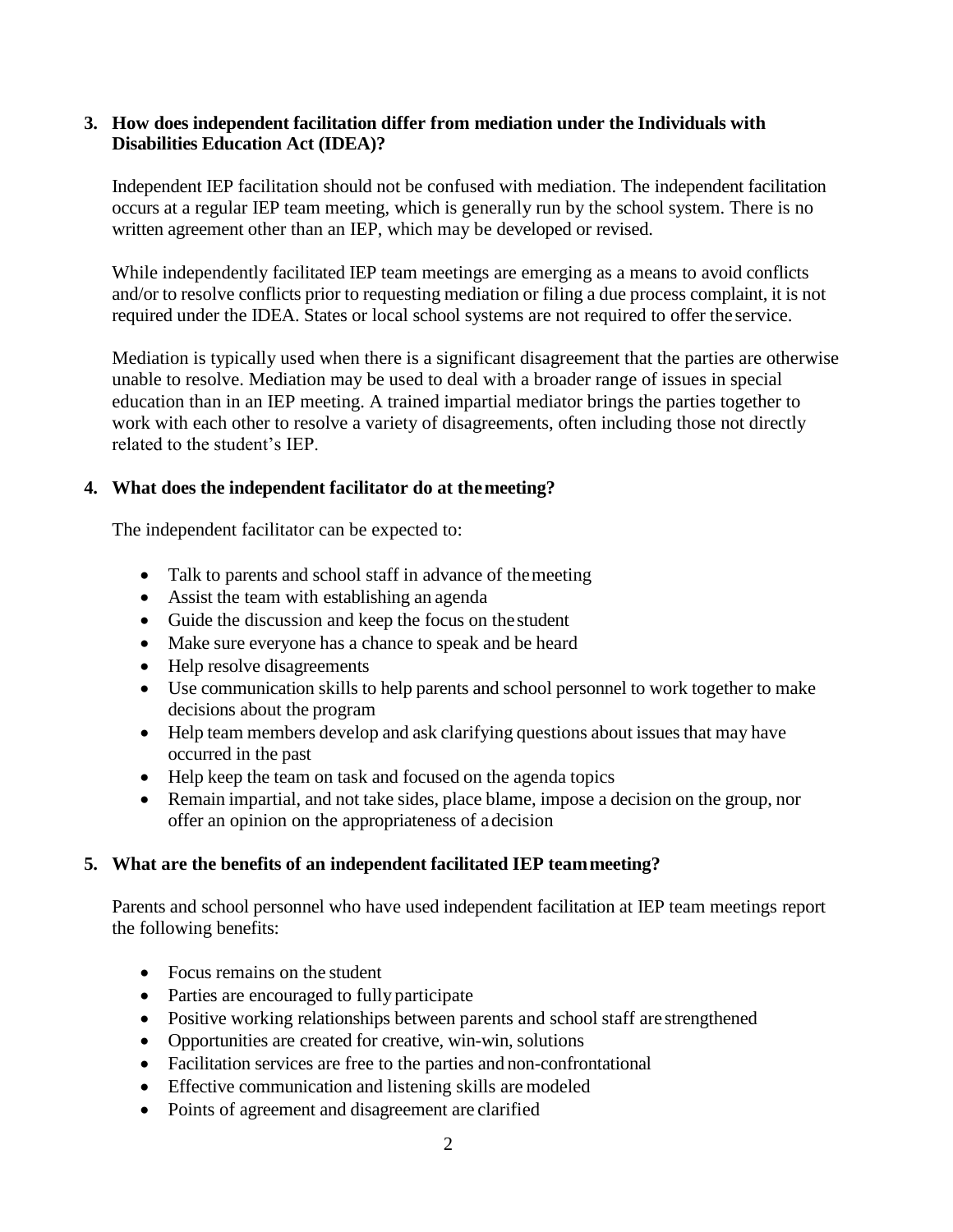- Parents and professionals are encouraged to identify new options to address unresolved problems
- Is part of the regular IEP meeting and, therefore, does not require a separate meeting
- All decisions are made by the team, rather than a mediator or a hearing officer

# **6. How is the confidentiality of the student and familymaintained?**

The parent must provide their consent to allow the school to share confidential information about the student with the independent facilitator. This is required under the Family Education Rights Privacy Act.

## **7. Who pays for the independentfacilitator?**

There is no cost, to the parent or the school, to have an independent facilitator assist in the IEP process.

## **8. What public agencies are offering independently facilitated meetings, and how do I contact them?**

Below are the public agencies offering the services of an independent facilitator to parents and school personnel, along with the contact information for the center that is providing the service for your local school system. Or, you may contact Community Mediation Maryland at 301-270-9700, or toll free 888-826-2262.

- Anne Arundel County Public Schools Anne Arundel Conflict Resolution Center, 410-266-9033
- Baltimore City Public Schools Baltimore Community Mediation Center, 410-467-9165
- Baltimore County Public Schools Conflict Resolution Center of Baltimore County, 443-297-7897
- Calvert County Public Schools Community Mediation Center - Calvert County, 443-295-7456
- Carroll County Public Schools Carroll County Community Mediation, 410-848-1764
- Cecil County Public Schools Community Mediation Upper Shore, 443-207-5159
- Dorchester County Public Schools Mid-Shore Community Mediation Center, 410-820-5553
- Harford County Public Schools Harford County Community Mediation Center, 410-638-4807
- Howard County Public Schools
	- Community Mediation Maryland, 301-270-9700
- Frederick County Public Schools
	- Community Mediation Maryland, 301-270-9700
- Montgomery County Public Schools Conflict Resolution Center of Montgomery County, 301-652-0717
- Prince George's County Public Schools Prince George's Community Conflict Resolution Center, 301-690-0116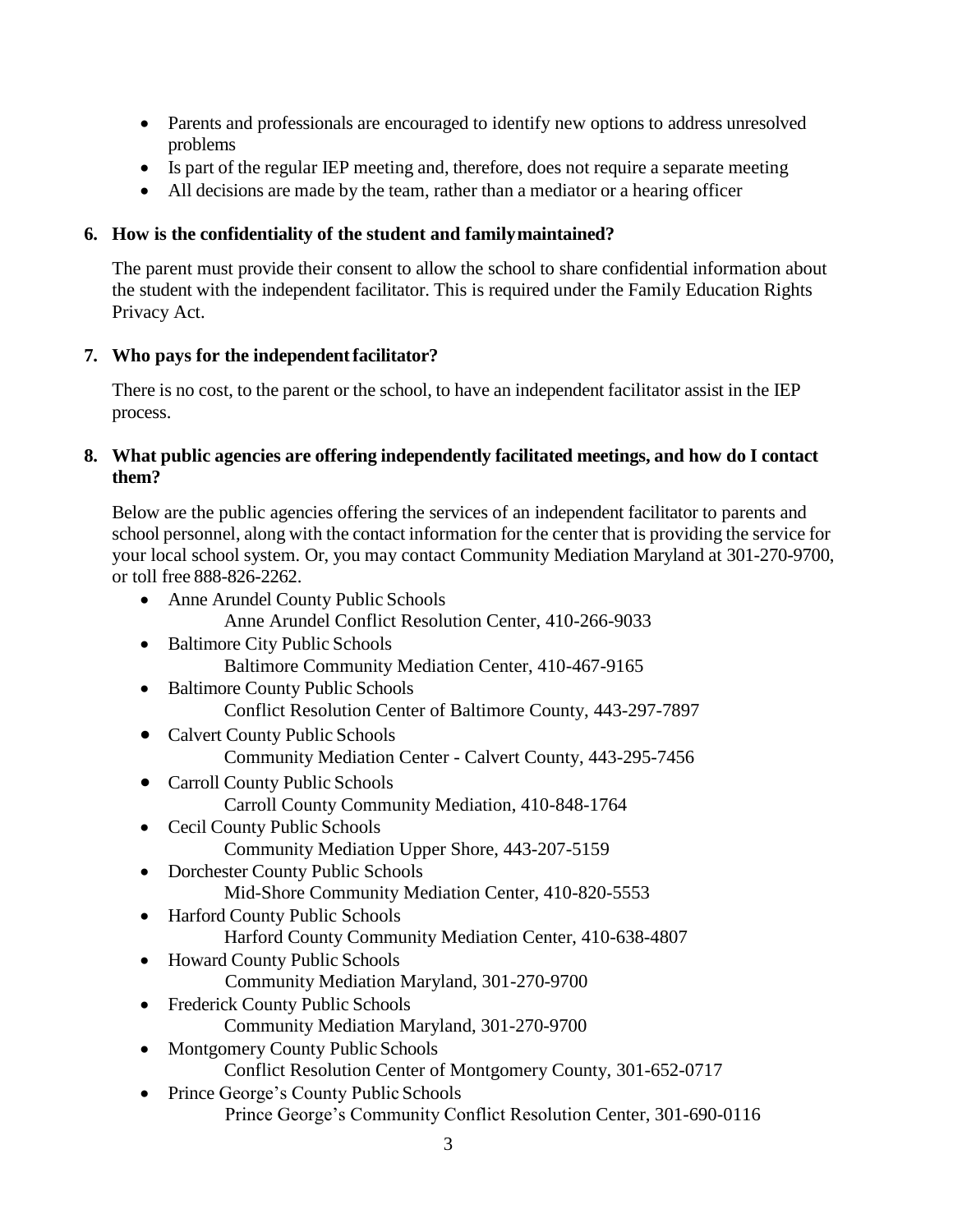- Queen Anne's County Public Schools Community Mediation Upper Shore, 410-810-9188
- St. Mary's County Public Schools Community Mediation Center of St. Mary's County, 301-475-9118

### **9. How far in advance do I need to request anindependent facilitator?**

An important component of the IEP Facilitation process is the preparation work done by the independent facilitator in conversations with the parent and school personnel and the development of a formal agenda. In general, when a request is made at least 10 days in advance of a meeting, an independent facilitator can be assigned and this preparation work can be done. If the request is made with less time, all attempts will be made to provide an independent facilitator, but the independent facilitation service cannot be provided if the independent facilitator is not able to contact the parent and school personnel in advance of the meeting.

### **10. Who do I contact, if my school system does not offer independently facilitated IEP team meetings?**

If you are interested in having your school system offer independently facilitated IEP team meetings you should contact the local school system's Director for Special Education. The Maryland State Department of Education and Community Mediation Maryland are committed to expanding the service to all school system's that are interested in providing this service to parents of students with disabilities and school personnel.

**It is important to know that facilitated IEP meetings are the same as any other IEP meeting. The same expectations exist for compliance with legal regulations and any other requirements that govern the IEP process in Maryland. The only significant difference is the presence of a facilitator.**

*MSDE acknowledges the assistance of the North Carolina Department of Public Instruction, Exceptional Children Division and the Consortium for Appropriate Dispute Resolution in Special Education (CADRE) in the development of this document.*

Funding provided through the Maryland State Department of Education, Division of Special Education/Early Intervention Services from IDEA Part B Grant #HO27A070035A, the U.S. Department of Education, Office of Special Education and Rehabilitative Services. The views expressed herein do not necessarily reflect the views of the U.S. Department of Education or any other Federal agency and should not be regarded as such. The Division of Special Education/Early Intervention Services receives funding from the Office of Special Education Programs, Office of Special Education and Rehabilitative Services, U.S. Department of Education. This information is copyright free. Readers are encouraged to copy and share it, but please credit the Division of Special Education/Early Intervention Services, Maryland State Department of Education.